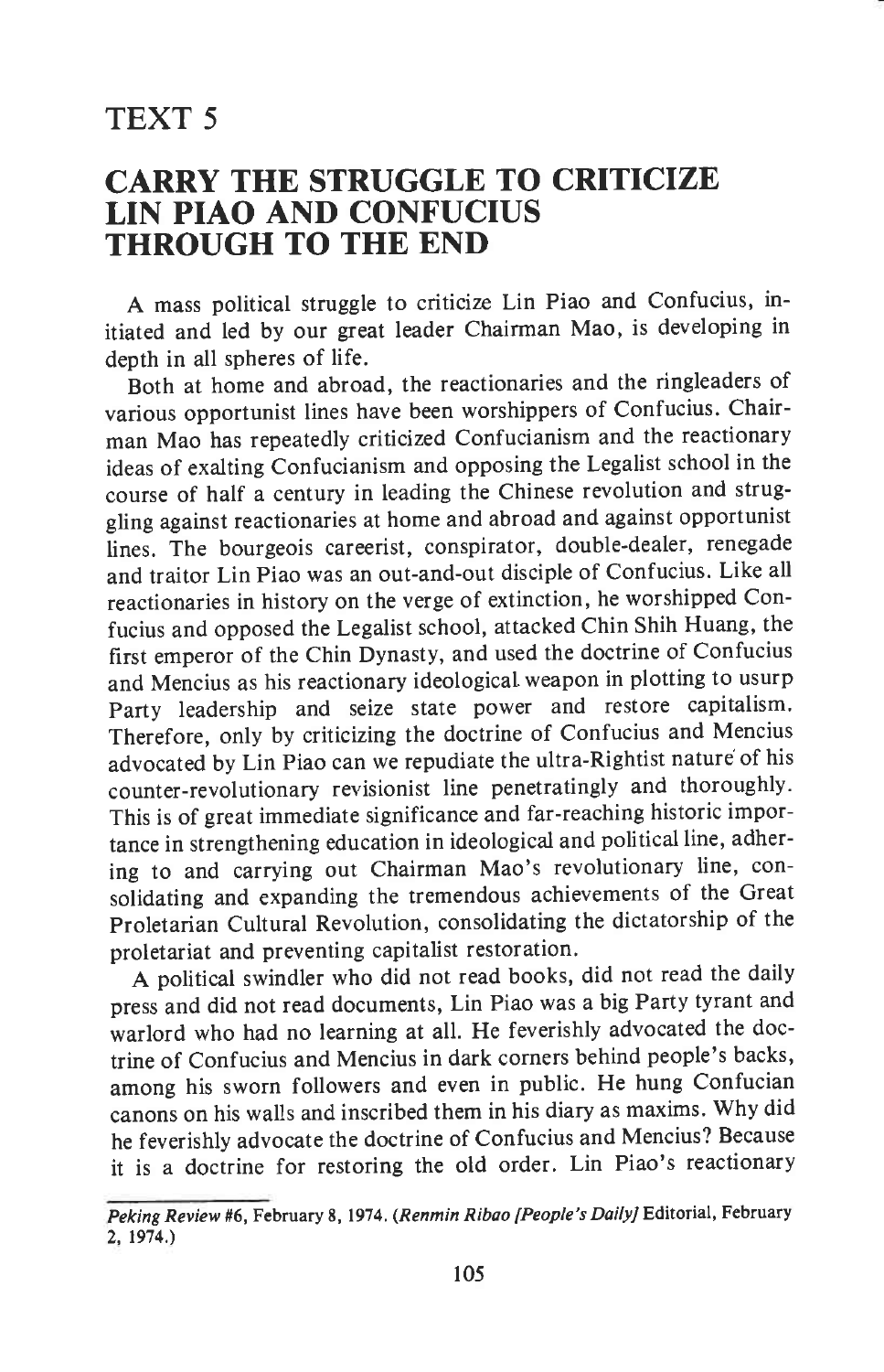ideological system was identical with that of Confucius and Mencius. Both wanted to restore the old system and attempted to turn back the wheel of history.

Confucius and Mencius dished up a reactionary programme for restoring the slave system-"restrain oneself and restore the rites." Confucius said: "Once self-restraint and restoration of the rites are achieved, all under heaven will submit to benevolence," that is, all under heaven will submit to his rule. On many occasions after the Party's Ninth National Congress, Lin Piao advertised the notion: "Of all things, this is the most important: to restrain oneself and restore the rites," This fully shows how anxious he was to subvert the dictatorship of the proletariat and that he regarded the restoration of capitalism as the most important thing of all.

Confucius and Mencius preached that some are "born with knowledge." Mencius said: "If all under heaven are to have peace and order, who is there but me at the present day to bring it about?" Lin Piao made the reactionary concept of "innate genius" his theoretical programme against the Party. He compared himself to a heavenly horse, regarding himself as the "noblest of men," a superman. He spoke of "the heavenly horse flying through the skies, free and alone," plotting to usurp Party leadership and state power and set up a personal dictatorship.

Confucius and Mencius held that "only the highest, who are wise, and the lowest, who are stupid, cannot be changed." Lin Piao played up the same idealist conception of history and vilified the working people as capable only of wishing each other "good fortune and wealth" and thinking only about "oil, salt, sauce, vinegar and firewood."

Confucius and Mencius praised "virtue," "benevolence and righteousness" and "loyalty and forbearance," and Lin Piao clamoured that "those who rule by virtue will thrive; those who rule by force will perish." Here he viciously used Confucian language to attack revolutionary violence and the dictatorship of the proletariat.

Confucius and Mencius advocated the "doctrine of the mean," and Lin Piao blustered that this doctrine was "reasonable" and opposed the Marxist philosophy of struggle. He attacked the anti-revisionist struggle as "going to the extreme" because he wanted to surrender to Soviet revisionism and turn China into a colony of Soviet revisionist social-imperialism.

Confucius and Mencius advocated the philosophy of "recoiling in order to extend." Lin Piao wrote that he was "constrained to lodge for a time in the tiger's lair" and "quick to change miraculously according to circumstances." This is an unintentional confession that he was a bourgeois careerist and conspirator who nestled beside us and that the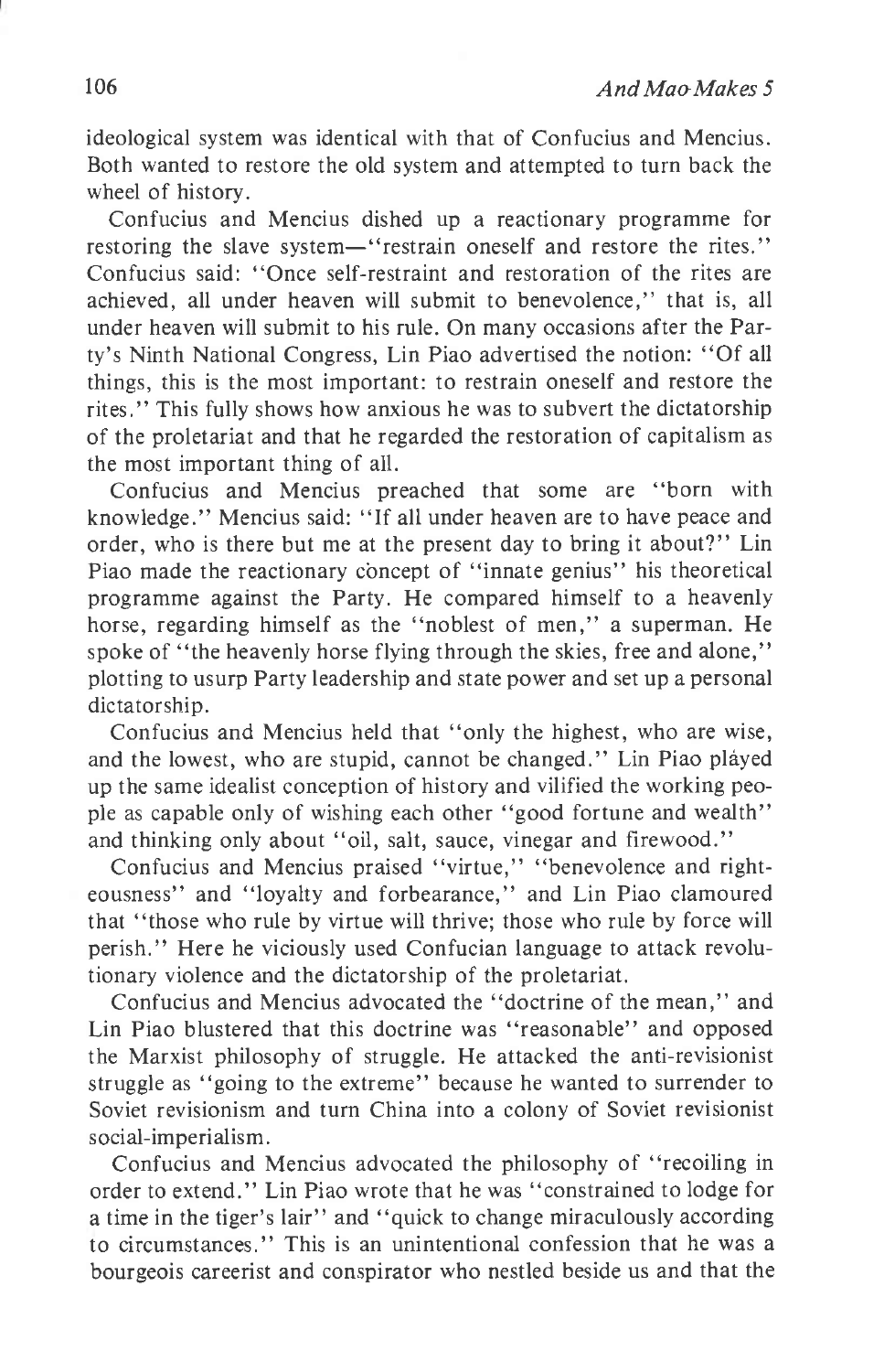method he used was counter-revolutionary double-dealing.

Confucius and Mencius advocated the fallacy that "those who labour with their minds govern others; those who labour with their strength are governed by others." And Lin Piao lashed out at the "May 7" road, slandering cadres' going to take part in physical labour as <sup>a</sup> "disguised form of unemployment," and educated young people settling in the countryside as a "disguised form of reform through forced labour." His aim was to undermine Chairman Mao's great strategic plan for opposing and preventing revisionism and bringing up successors to the revolutionary cause of the proletariat.

Disciples of Confucius and Mencius "revere the doctrines of Confucius and ban all other schools." And Lin Piao taught his son to worship Confucius and read Confucian classics and wrote an inscription . for his son in which he enjoined him to learn from the experience of ruling passed on by King Wen of the slave-owning Chou Dynasty before his death to his son, King Wu. Here Lin Piao dreamt of establishing a hereditary Lin dynasty,

All this shows that criticism of Confucius is indeed an important component of the criticism of Lin Piao. It is aimed at destroying the roots of Lin Piao's revisionist line and doing a better job in criticizing Lin Piao. The criticism of Lin Piao and Confucius is a serious class struggle and a thoroughgoing revolution in the realm of ideology in China today. It is a war declared on feudalism, capitalism and revisionism and a heavy blow to imperialism, revisionism and reaction. It is a matter of prime importance for the whole Party, the whole army and the entire Chinese people.

Whether one is active or inactive towards this cardinal issue of criticizing Lin Piao and Confucius is a test for every leading comrade. "The philosophy of the Communist Party is the philosophy of struggle." To continue the revolution under the dictatorship of the proletariat, we must carry the struggle to criticize Lin Piao and Confucius through to the end. To struggle is to advance. Not to struggle is to retrogress, to collapse, to go revisionist. Those engaged in military affairs should study and learn book knowledge, while those engaged in work in the economic base should learn to understand the superstructure. The vital question is whether to undertake the criticism or not. If you are determined to make criticism, you will be able to emancipate your mind and do away with all fetishes and superstitions, and you will press ahead in the face of difficulties.

Leading comrades at all levels should stand in the forefront of the struggle and discuss and grasp the criticism of Lin Piao and Confucius as a matter of paramount importance. They should earnestly study Marxism-Leninism-Mao Tsetung Thought and Chairman Mao's